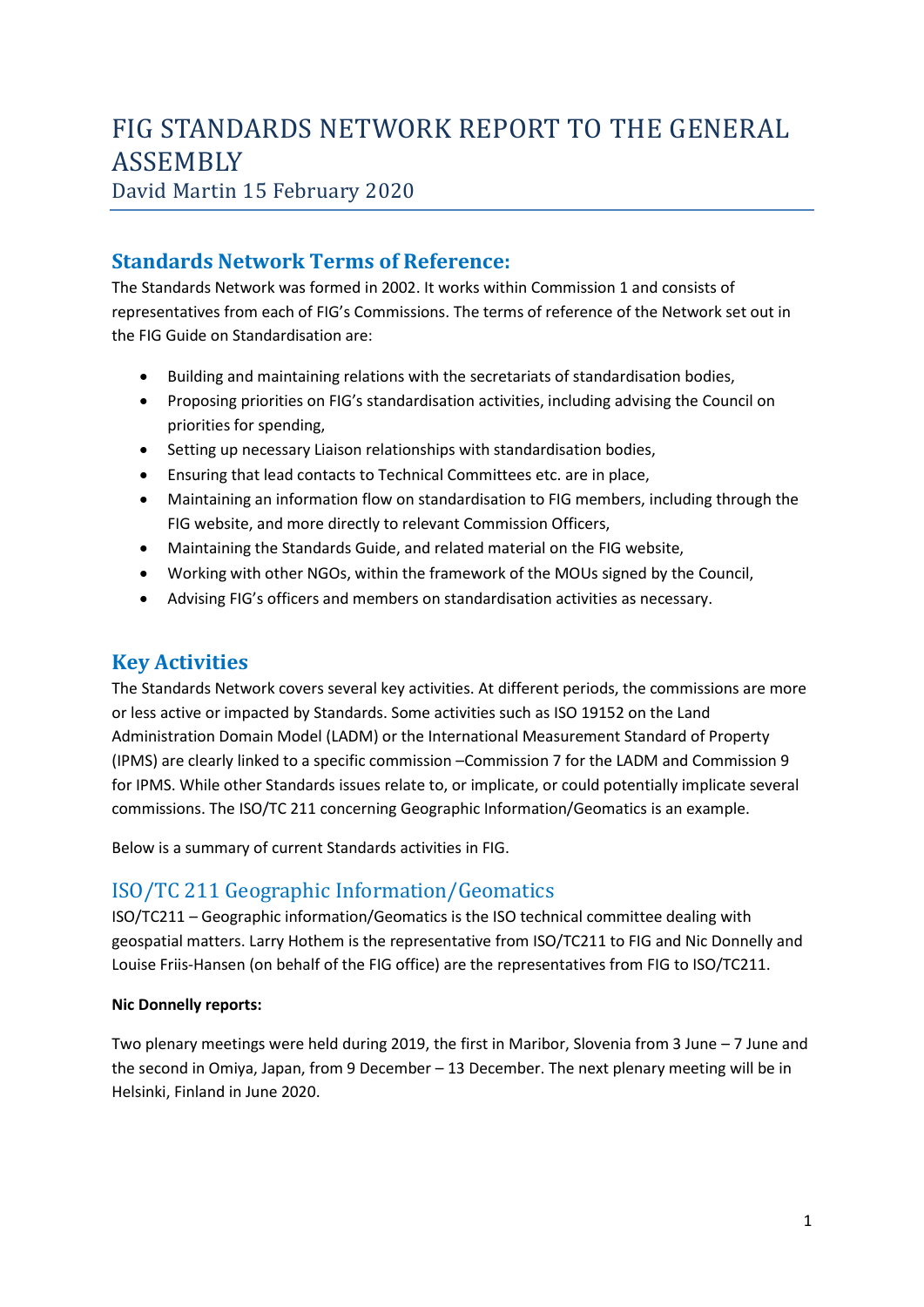There are a number of items on the TC211 work programme that may be of interest to FIG member organizations. For a full list, please refer to the ISO/TC211 website https://committee.iso.org/sites/tc211/home/projects.html

Foremost is the work being done on a revision of the Land Administration Domain Model, ISO19152 (see below). The original development of this standard was led by members of FIG Commission 7 and FIG remains heavily involved in the revision, principally through the contributions of Christiaan Lemmen and Peter Van Oosterom. Early work has focussed on determining the scope of the revision, with a focus on extensions to accommodate valuation and taxation components to the data model. Another proposed enhancement is an extension to the survey model to better support the integration of spatial planning with land administration.

Another item of interest is that the development of a new standard for Discrete Global Grid Systems (DGGS), ISO19170, has commenced. This work is undertaken jointly with OGC, which has already published a standard on DGGS. DGGS are designed to support big-data processing at global scales, providing a scalable means of assigning location to data at any desired resolution.

# ISO 19152:2012 Land Administration Domain Model (LADM)

This Standard grew out of the Commission 7 work on the Core Cadastral Domain Model. It was accepted into the ISO/TC 211 work programme in 2008. The Land Administration Domain Model (LADM) ISO 19152:2012 Edition 1 was published in 2012. It facilitates the efficient set-up of land administration and can function as the core of any land administration system. LADM is flexible, widely applicable and functions as a central source of state-of-the-art international knowledge on this topic. LADM is of one of the first spatial domain standards.

#### **Chrit Lemmen reports:**

The development of this standard was prepared and initiated in Commission 7. The first Edition was published in December 2012. A second edition is under preparation now within ISO TC 211 on Geographic Information.

The proposals for inclusion of new functionality in the LADM and for an extension of the scope were discussed during a TC211 meeting in July 2019 in Maribor, Slovenia. During this meeting, it was decided to publish the second edition in several parts:

- Part 1 Land Administration Fundamentals
- Part 2 Land Registration
- Part 3 Marine Space
- Part 4 Land Valuation
- Part 5 Spatial Planning
- Part 6 Implementations

Each part will be a separate standard and requires a submission of a formal "New Working Item Proposal" (NWIP). It is planned those NWIPs will be submitted by FIG and its commissions. The preparations for those submissions will be discussed during the Standards Network Meeting in Amsterdam in 2020. It is important to organise this in cooperation with UN GGIM, World Bank, IHO, RICS, etc.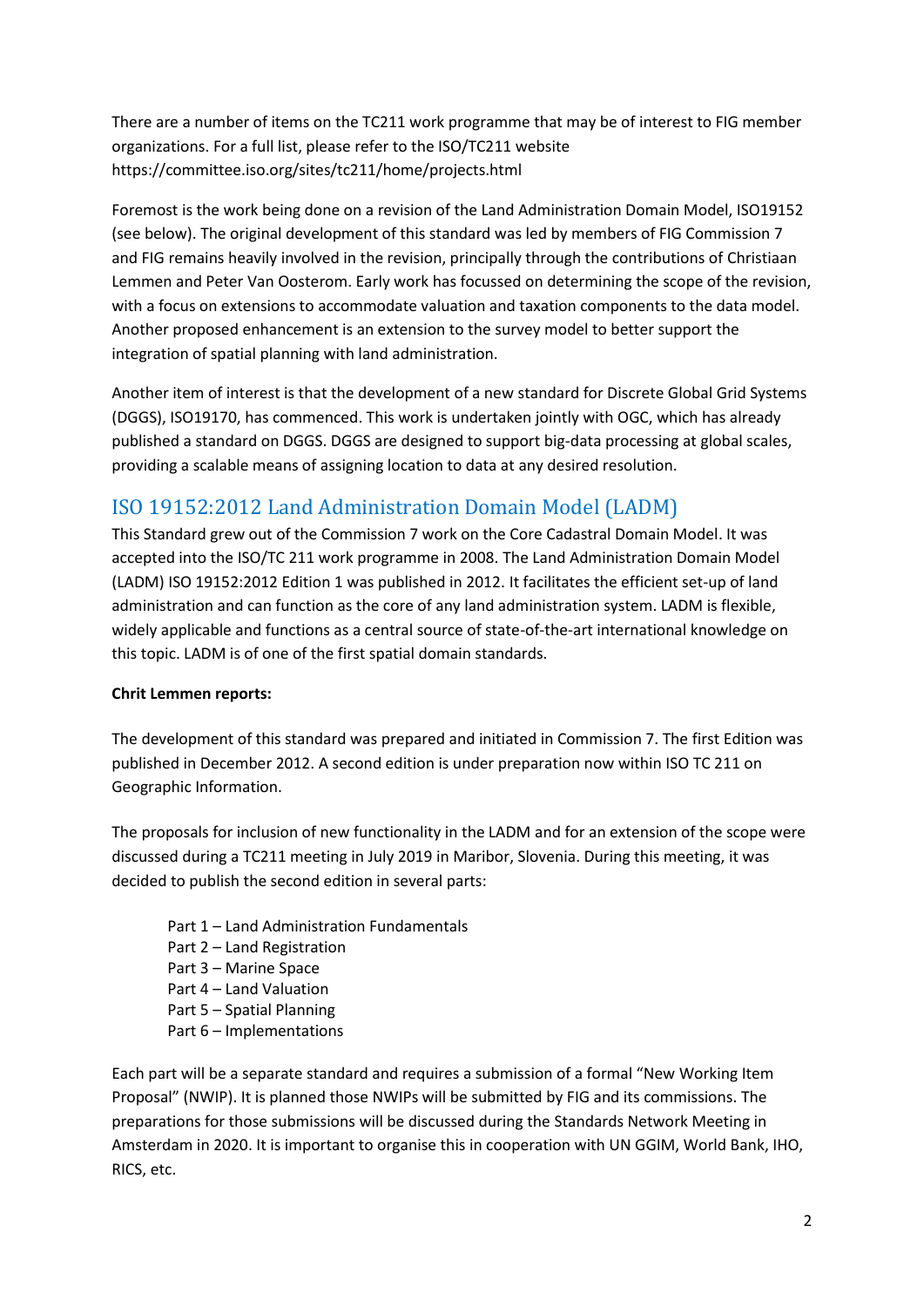An earlier NWIP submitted in autumn 2018 by FIG concerned the development of edition two as one comprehensive standard. This NWIP is no longer valid.

To start development, a so-called "Stage 0" Document was prepared. After a second TC211 meeting in Tokyo Japan in 2019, this "Stage 0" was distributed for comments and observations by the TC211 members. A substantial part of this "Stage 0" document is also published in FIGs paper of the month of December 2019.

The 8<sup>th</sup> Land Administration Domain Model (LADM) Workshop was held in Kuala Lumpur, Malaysia, 1 to 3 October 2019. The proceedings are available at https://wiki.tudelft.nl/bin/view/Research/ISO19152/LADM2019Workshop

A special issue on the Land Administration Domain Model of the International Scientific Journal "Land Use Policy" is under preparation. Apart from this many scientific publications on LADM are published in the Journal, also in 2019:<https://www.journals.elsevier.com/land-use-policy>

Preparations with the Open Geo-Spatial Consortium on LADM operationalisation are ongoing. There were meetings on this issue in Leuven, Belgium, in June 2019 and in Toulouse, France in November 2019.

## ISO/TC 172 SC6 Survey Instrument Standards

ISO/TC 172 SC6 provides a comprehensive coverage of standards related to surveying instruments and their accessories including: handheld laser distance meters, levels, theodolites, EDM measurements to reflectors, total stations, GNSS field measurement systems in real-time kinematic (RTK), terrestrial laser scanners etc…

Standards and/or project sunder the direct responsibility of ISO/TC 172/SC 6 Secretariat (17)

ISO 12858 *Series Ancillary devices for geodetic instruments*

- ISO 12858-1:2014 Part 1: Invar levelling staffs
- ISO 12858-2:1999/Amd 1:2013 Part 2: Tripods
- ISO 12858-3:2005 Part 3: Tribrachs

ISO 16331 *Series Laboratory procedures for testing surveying and construction instruments*

- ISO 16331-1:2017 Part 1: Performance of handheld laser distance meters
- ISO 16331-2 Part 2: Terrestrial laser scanner [Under development]

ISO 17123 *Field procedures for testing geodetic and surveying instruments*

- ISO 17123-1:2014 Part 1: Theory
- ISO 17123-2:2001 Part 2: Levels
- ISO 17123-3:2001 Part 3: Theodolites
- ISO 17123-4:2012 Part 4: Electro-optical distance meters (EDM measurements to reflectors)
- ISO 17123-5:2018 Part 5: Total stations
- ISO 17123-6:2012 Part 6: Rotating lasers
- ISO 17123-7:2005 Part 7: Optical plumbing instruments
- ISO 17123-8:2015 Part 8: GNSS field measurement systems in real-time kinematic (RTK)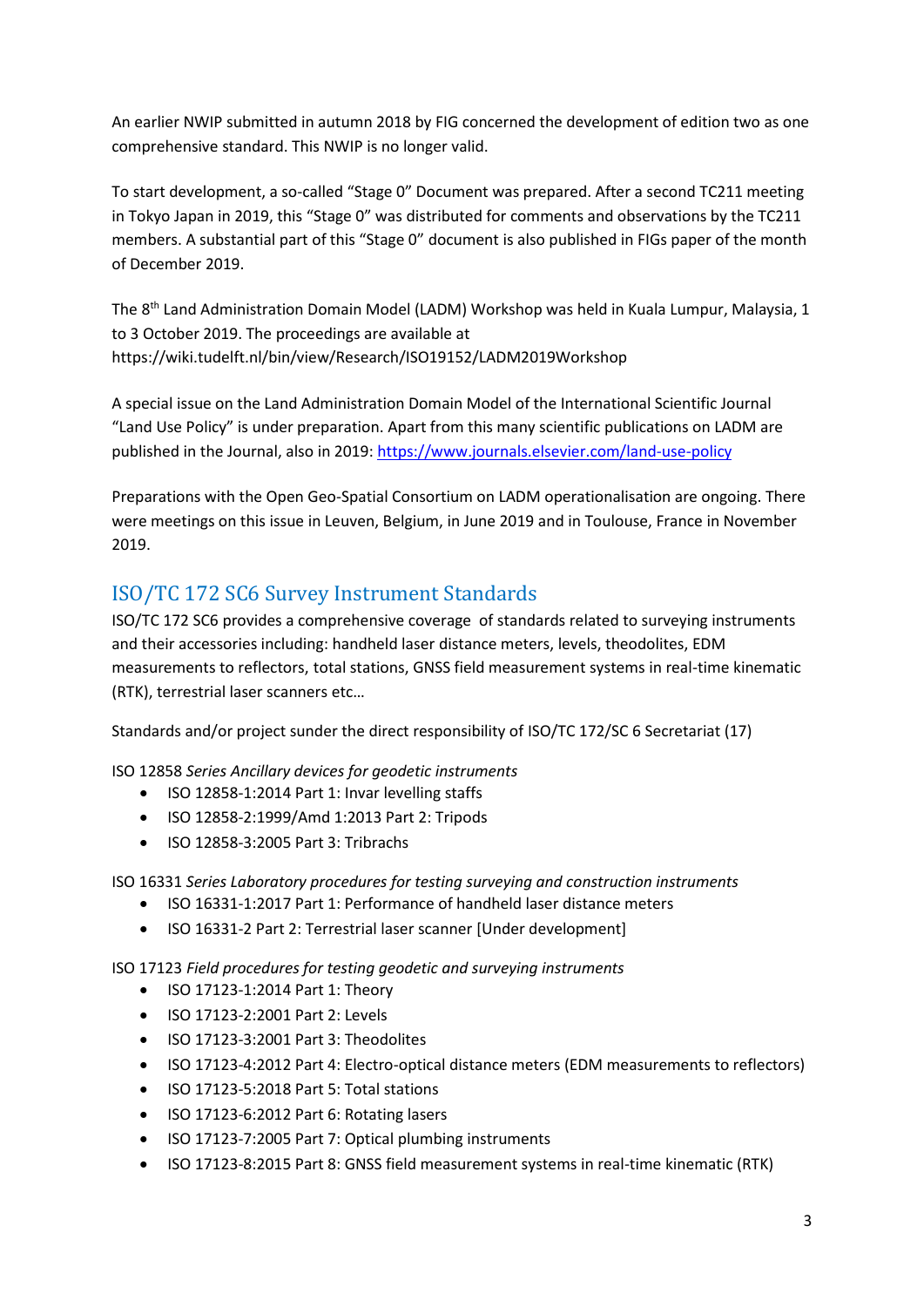• ISO 17123-9:2018 Part 9: Terrestrial laser scanners

ISO 9849 *Series Geodetic and surveying instruments*

• ISO 9849:2017 Vocabulary

There are 13 participating and 10 observing members of ISO/TC 172 SC6.

**Ingo Neumann is the representative to ISO/TC 172 SC6. He has provided a summary of the most important (current) work of ISO/TC 172/SC 6. Ingo reports**:

#### **Important work on the terrestrial laser scanning standard**

The new standard ISO 17123-9 was published (12/2018) - Optics and optical instruments -- Field procedures for testing geodetic and surveying instruments -- Part 9: Terrestrial laser scanners.

The first feedback concerning the usability and practical experience seems very promising. Depending on the feedback from different organizations, a small revision may be planned in the near future.

The working group for ISO/NP 16331-2 Optics and optical instruments -- Laboratory procedures for testing surveying and construction instruments -- Part 2: Terrestrial laser scanner

The working group is established to work on a laboratory standard for terrestrial laser scanning. Currently, working drafts are discussed, but because of the advanced procedures, a final publication will still take a few years.

#### **Distance and angle measurements:**

The ISO 17123-5:2018 is published: - Optics and optical instruments -- Field procedures for testing geodetic and surveying instruments -- Part 5: Total stations. The general procedure is the same, but some formulas are updated and some layout issues are improved.

#### **Other important work**

The new Standard ISO 9849 is published – Optics and optical instruments -- Geodetic and surveying instruments – Vocabulary

This standard is maybe important for FIG because it summarizes the vocabulary used in the field of geodetic and surveying sensors. This standard shall be extended to include terms in the area of multi-sensor-systems in the future.

### International Property Measurement Standards Coalition IPMS

The International Property Measurement Standards Coalition (IPMSC) is a group of more than 80 professional and not-for-profit organisations from around the world, working together to develop and implement international standards for measuring property.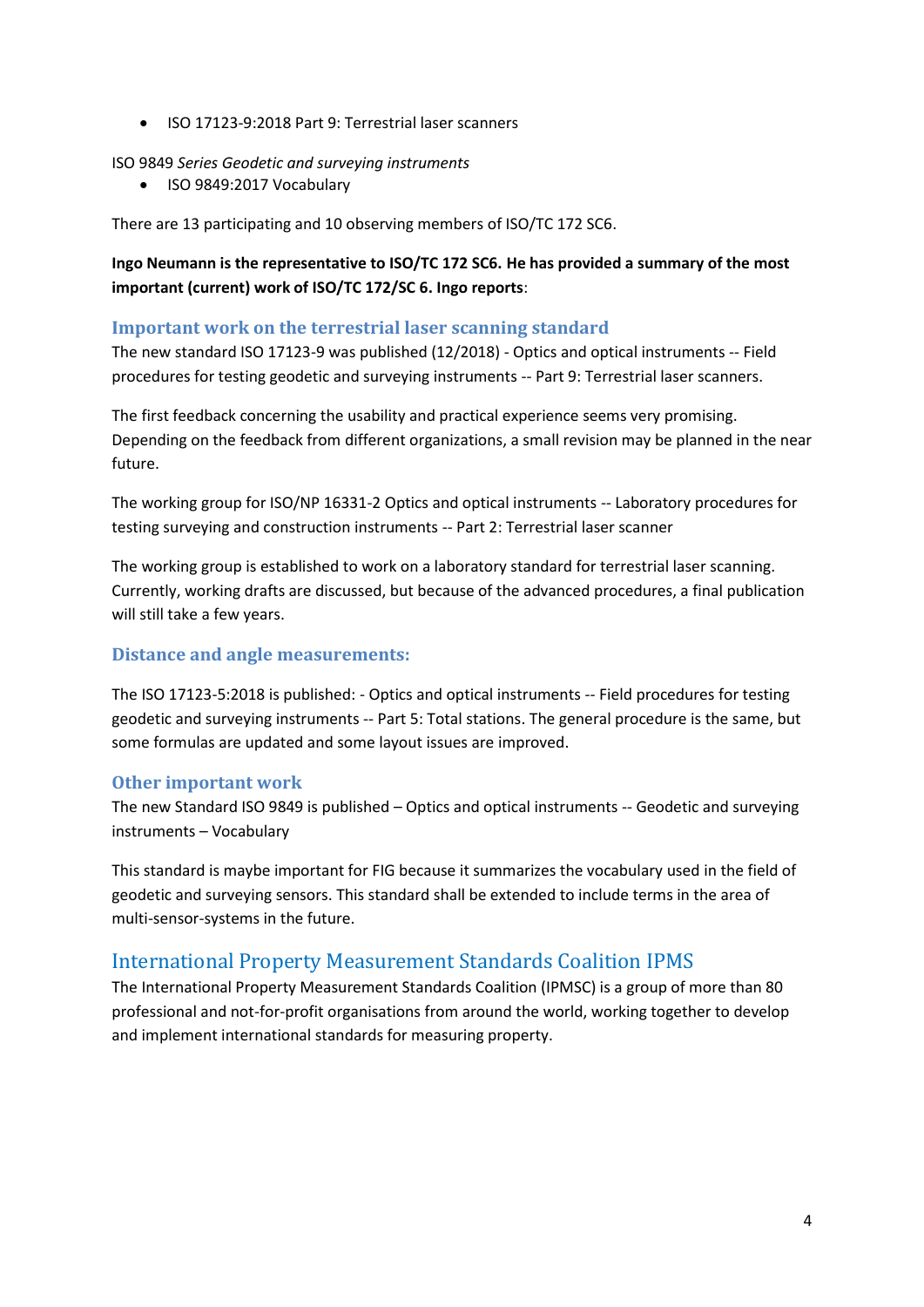At present, the way property assets – such as homes, offices or shopping centres – are measured varies dramatically. For example, in some parts of the world it is established practice to include common space (lift shafts; communal hallways etc) in floor area measurements; in others off-site parking might be included or even swimming pools.

With so many different methods of measurement in use, it makes it difficult for property users, investors, occupiers and developers to accurately compare space. Research by global property firm JLL shows that, depending on the method used, a property's floor area can deviate by as much as 24%.

The International Property Measurement Standards Coalition (IPMSC) is an international group of professional and not-for-profit organisations working together to develop and embed a single property measurement standard.

An International Property Measurement Standard (IPMS) will ensure that property assets are measured in a consistent way, creating a more transparent marketplace, greater public trust, stronger investor confidence, and increased market stability. More information is available on the IPMSC website: https://ipmsc.org/

# International Land Measurement Standard (ILMS) – due diligence in surveying:

#### **James Kavanaugh reports:**

The ILMS global standard is now live and online. www.ilmsc.org Over 40 coalition partners (inc. FIG & CLGE) have joined as well as several industry, government and academic partners. The Standard Setting Committee (SSC) consisted of 14 land expert individuals from around the world. A major ILMS coalition meeting was held at World Bank Land conference 2019 with strong and increasing representation from the francophone, Arabic and central/south America. ILMS is being translated (by native speaking coalition members) into Spanish, French, German, Arabic, Russian, Turkish and even Amharic. ILMS is directly linked to UN Sustainable Development Goals (SDG's) and valuation of unregistered/communal lands initiative. ILMS undergoing a series of rolling launches during 2019/20 with a soft launch at World Bank Land conference 2019 and the Turkish translation launched at CLGE Istanbul in Sept 2019.

### International Construction Measurement Standards (ICMS)

ICMS is a global standard for benchmarking and reporting of construction project cost and covers both capital and whole life costing while providing a way of presenting costs in a consistent format.

Research from the World Economic Forum has shown that improvements in the design and construction process can be achieved by using international standards like ICMS to gain comparable and consistent data. ICMS provides a high-level structure and format for classifying, defining, measuring, recording, analysing and presenting construction and other life-cycle costs.

This will promote consistency and transparency across international boundaries, which in turn will lead to more confidence to increase global investment in construction projects.

More information as well as a download link for the standard are available on the ICMS website: [www.icms-coalition.org](http://www.icms-coalition.org/)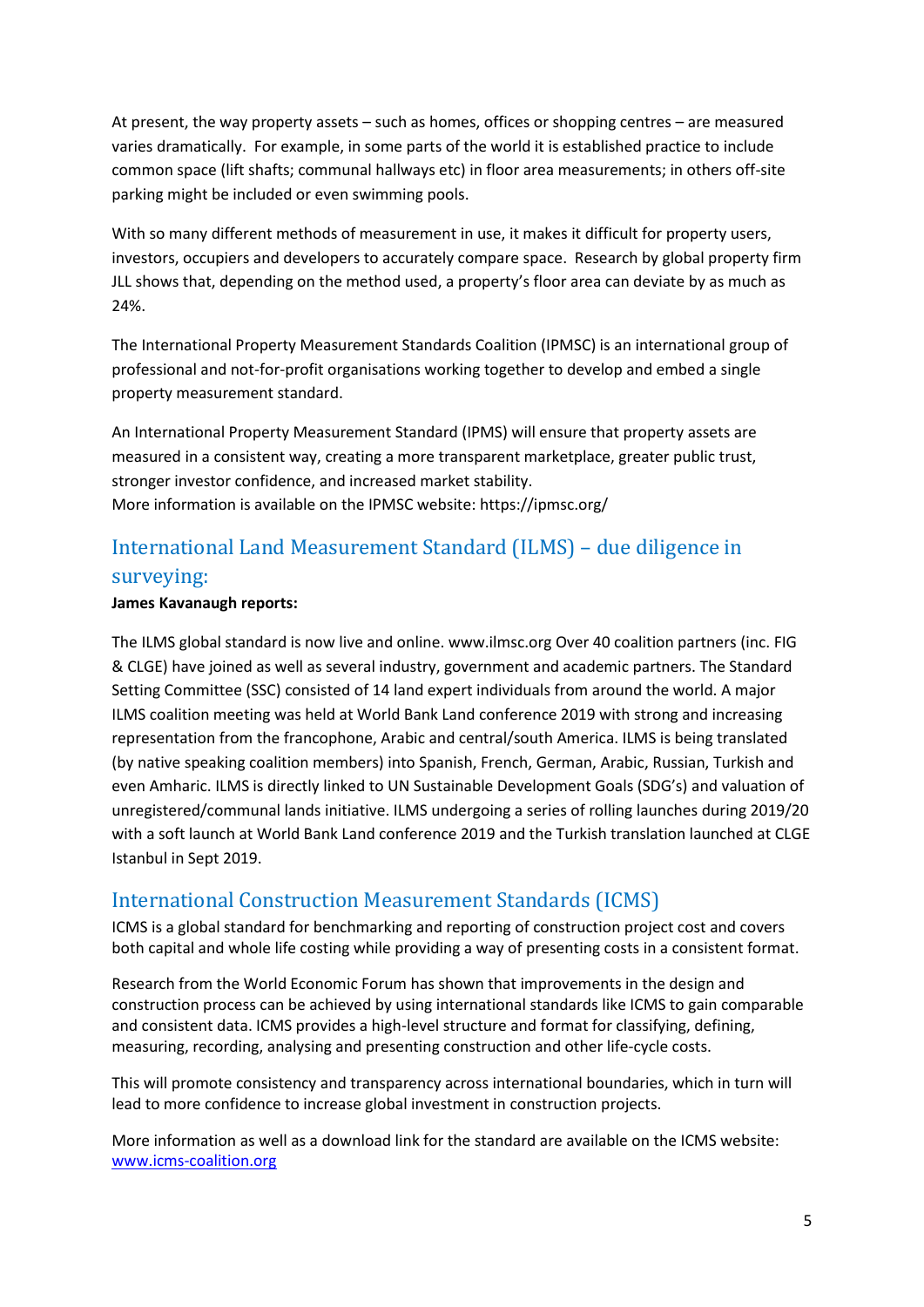## Standards in Hydrography – FIG Commission 4

#### **Simon Ironside (Commission 4 WG4.3) and Niel Hewitt (Commission 4 WG4.1) report:**

Commission 4's involvement with the update of IHO Document S-44 Standards of Hydrography is now complete. We have reviewed and analysed initial user feedback, contributed technical expertise and advice to the S-44 Working Group and provided feedback on some of the new chapters. I understand the Working Group has submitted it the draft to the IHO and it is (or shortly will be) out for member state consultation

WG4.1 is also an advisory member of the S-100 WG, but we haven't been as active in the formulation of this suite of standards.

Through this work cycle, WG 4.1 will be focussing on hydrographic surveyor competency through the active promotion of certification and assessment as well as offering assistance, advice and guidance on hydrographic standards as requested/required by IHO and other bodies.

### Specific Standards Issues in the Commissions

#### Standards issues related to FIG Commission 4

The International Board (IHO, FIG and ICA) publishes guidelines for establishing individual recognition for hydrographic surveyors, at both professional and technical levels, taking into account education and experience.

#### Standards issues related to FIG Commission 5

Commission 5 follows ISO/TC 172 SC6 Work on Survey Instrument Standards, and ISO/TC 211 Geographic information/Geomatics.

#### Standards issues related to FIG Commission 6

Commission 6 is interested in the ISO TC 172 and the ISO 17123 series of standards related to survey instruments. There is interest in helping to define standards in deformation measurement and monitoring and data analysis. Other points of interest include machine guidance, integrating BIMP model and machine guidance, exchange of data etc….

#### Standards issues related to FIG Commission 7

Commission 7 is very active – specifically in *ISO 19152 on the Land Administration Domain Model (LADM)*.

#### Standards issues related to FIG Commission 9

Commission 9 is the FIG link to the *International Measurement Standard of Property (IPMS)* initiative.

#### Standards issues related to FIG Commission 10

Commission 10 is actively involved with the International Construction Measurement Standards Coalition (ICMSC) aiming to develop and implement consistent international standards for benchmarking, measuring and reporting construction project cost.

### **FIG 2020 Amsterdam Working Week Standards Network Meeting**

The next Network meeting will be held during the 2020 FIG Amsterdam working week.